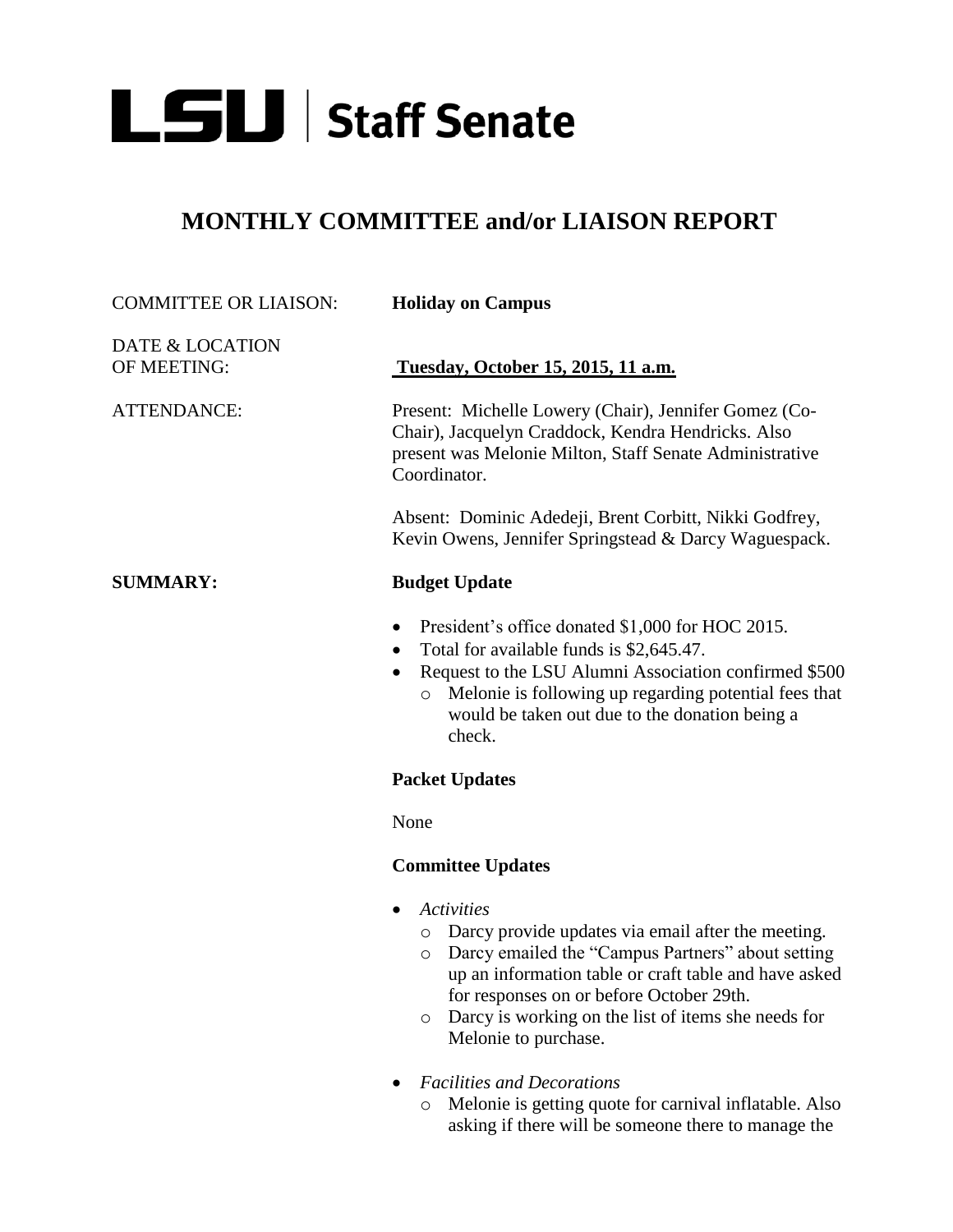inflatable. If not, how many volunteers do we need to run it?

- o Melonie is also contacting extreme talent for quotes
- o A/V needs for event is on Kendra and Nikki's radar.
- *Entertainment*
	- o Two princesses were donated for 2 hours. Michelle is emailing company to get list of all characters so we can choose which 2 we want at the event.
	- o No update from Tammy on costumes.
	- o Reminder to request 2 volunteers for costumed character assistance .
	- o Insomnia cookies agreed to donate 200 cookies. Michelle will check on packaging (individual or tray) and if they can be provided at a cooler temperature so they don't fall apart in the hands of children and create a mess.
- *Publicity*
	- o Jacquelyn has been speaking with Campus Life regarding marketing partnership, but they are unable to confirm their marketing scheme until after home coming. This may be too late for us since we are trying to send out our initial marketing November 1.
	- o If we are unable to partner with Campus Life, we will be creating our own marketing materials for the event.
	- o Jacquelyn has sent marketing material examples that can potentially be used for the event.
	- o She will be working on examples to present at next meeting.
	- o HOC marketing materials will consist of:
		- Paper flyer  $8\frac{1}{2} \times 11$
		- $\blacksquare$  11 x 17 poster
		- Axis TV ads in Union and myLSU
		- STD broadcast email  $(26<sup>th</sup>$  annual event) sent Nov. 2
		- Reminder email sent November 23
		- Website and social media updates
		- **PDF** flyer to distribute to DDD list on November  $\mathfrak{D}$
- *Refreshments*
	- o Reminder that senators will be asked to bring 1-2 bags of candy to the November Staff Senate meeting. This will be announced at October Staff Senate meeting and Melonie will send out an email reminder. Must be "fun size" with no Halloween graphics. We will use the candy to fill small